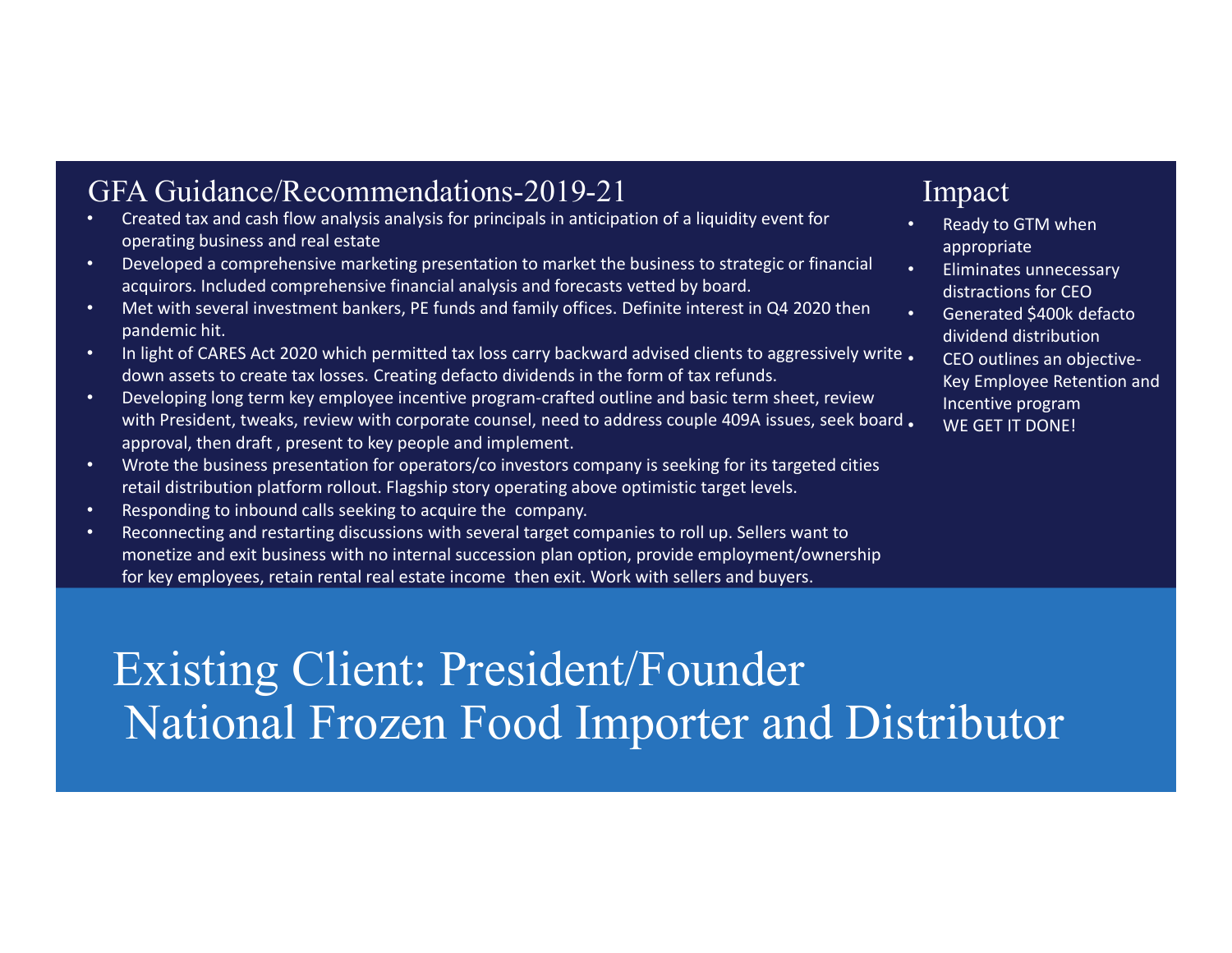# GFA Guidance/Recommendations-2018

- Initiated and oversaw banking relationship for operating business and commercial real estate. Initially replaced basic lending program with asset based lender.
- Ran process to improve banking relationship, credit facilities and term loan.
- Three banks participated, able to increase LOC by \$5.0mm, reduce reporting requirements from monthly to reporting, reduce collateral. Replaced an asset‐based lender with money center bank.
- Created tax and cash flow analysis analysis for principals in anticipation of <sup>a</sup> liquidity event both operating business and real estate.
- Oversaw the acquisition of <sup>a</sup> West Coast frozen food distributor. Successfully completed purchase. Introduced <sup>a</sup> tax strategy that reduced at closing sellers taxable gain by \$750k. **RESULT: able to successfully close with a lower sales price but higher net for seller.**

# Impact

• Increased LOC by \$5.0mm and real estate loan by \$3.5mm

Existing Client: President/Founder National Frozen Food Importer and Distributor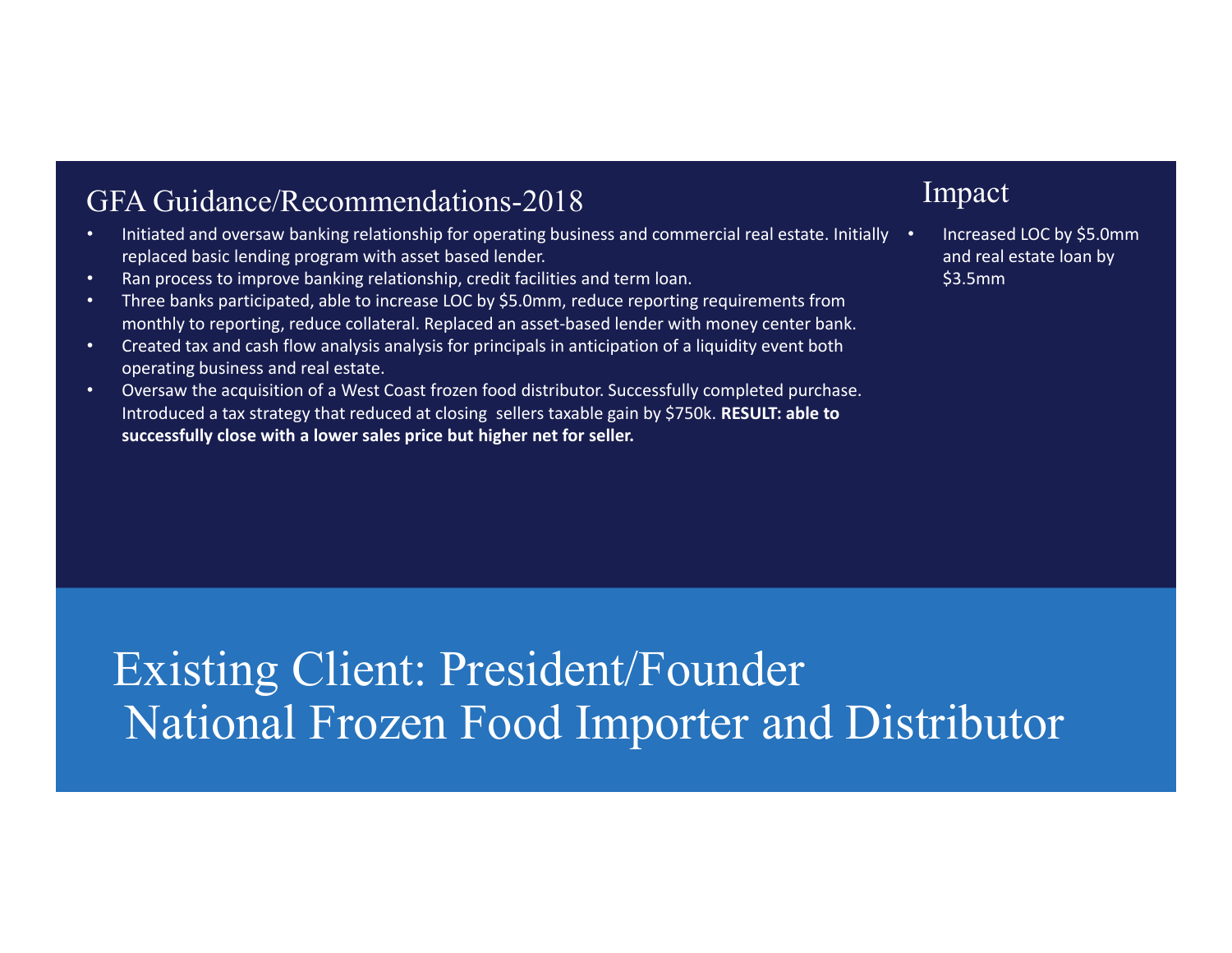# Case Study Clients: Business

# **Client GFA Guidance & Recommendations Impact**



Founder -**Distribution Company** (2015-2017)

## **I. BUSINESS:**

### **A. Overall Goals and Objectives:**

•Develop, Integrate and coordinate income tax mitigation, key person person buy-in and business succession (death, disability, disagreement and retirement), strategic investor minority interest acquisition/governance, buy-in of a foreign national under EB-5 to newly created majority owned LLC, risk management (key person, E&O/D&O, buyout, commercial, etc.).

•Introduced and co-managed/negotiated asset based regional bank lender and third party lease financing options.

•Work with existing counsel(ultimately advised to replace) and accounting/audit firm, recommended responsive and cost effective legal counsel.

### **B. Ongoing Initiatives:**

•Introduced owners to significant distributor in Southern Florida market with facilities to store clients product as well as to develop co-distribution with access to 1000 restaurants and hotels.

•Working with client on various acquisitions including meeting with targets, negotiating with owners, developing basic valuation models (adjusted EBITDA, multiples), outlining business issues, developing relationship, supporting and spearheading process, etc. family planning Inc. overseas assets, income tax mitigation, etc.

 Coordinated and integrated business and personal **"Financial Blueprints"**-clients making informed decisions, Gross is "go to guy"

•

- • Facilitated and coordinated financing, legal, strategic, accounting etc. **"Global Quarterback"**
- • Saved \$25k legal fees
- Expanded distribution opportunity
- • Company growth coupled with coordinated/integrat ed process, ongoing review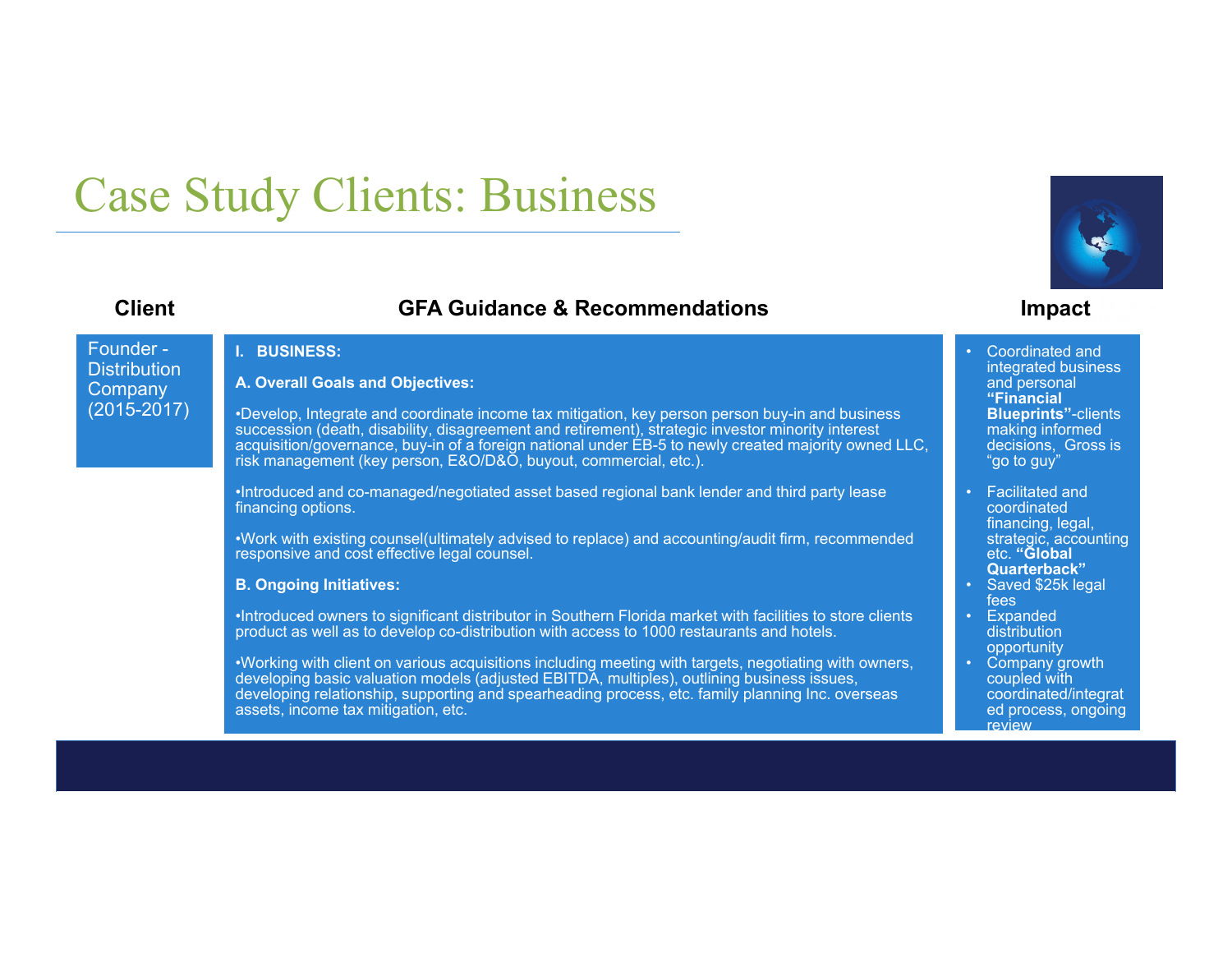# Case Study Clients: Business

# **Client GFA Guidance & Recommendations Impact**

eliminated

\$772k sale

flow to sellers

sellers \$150,000

additional \$272k cash

mm sale proceeds and \$230k in tax savings

\$2.5k

sellers

### **Distribution Company** (continued) **C. Income Tax Mitigation:** •Eliminated AMT consequences of existing buy-sell insurance. •Converted from a "C" Corp to "S", avoid Dbl taxation(income and sale of interests) and Bardahl formula. •Redistributed approx. 24% company to key employee(used treasury stock), buy in including financing, structure, etc. •Advised on using portfolio interest expense to offset taxable income. •Purchased interest from related entity at discounted value, financed with note, sale to strategic with step up, recommended national valuation firm, facilitated and guided process with quick turnaround ; located 2016 tax allocation error.•Structured new FL based pass through entity-EB 5 visa, operating agreements. •Worked with principals, accountants and counsel-sale of 3 interests/entities to Strategic "C" Corp acquisition, structure in light of strategics' desire to own an interest in an LLC. •Negotiated with strategic distribution of proceeds to Principals "grossed up" to fund ordinary income taxes.•Worked with accountants on allocation and realization of expenses, including "swap" costs, deductibility (current vs. amortize). • \$1.96M exposure • Significant tax savings • Defer capital gain on • Net annual tax saving • Saved \$5k fees; • Able to realize \$2.54 • Increased cash flow to • \$75,000 tax savings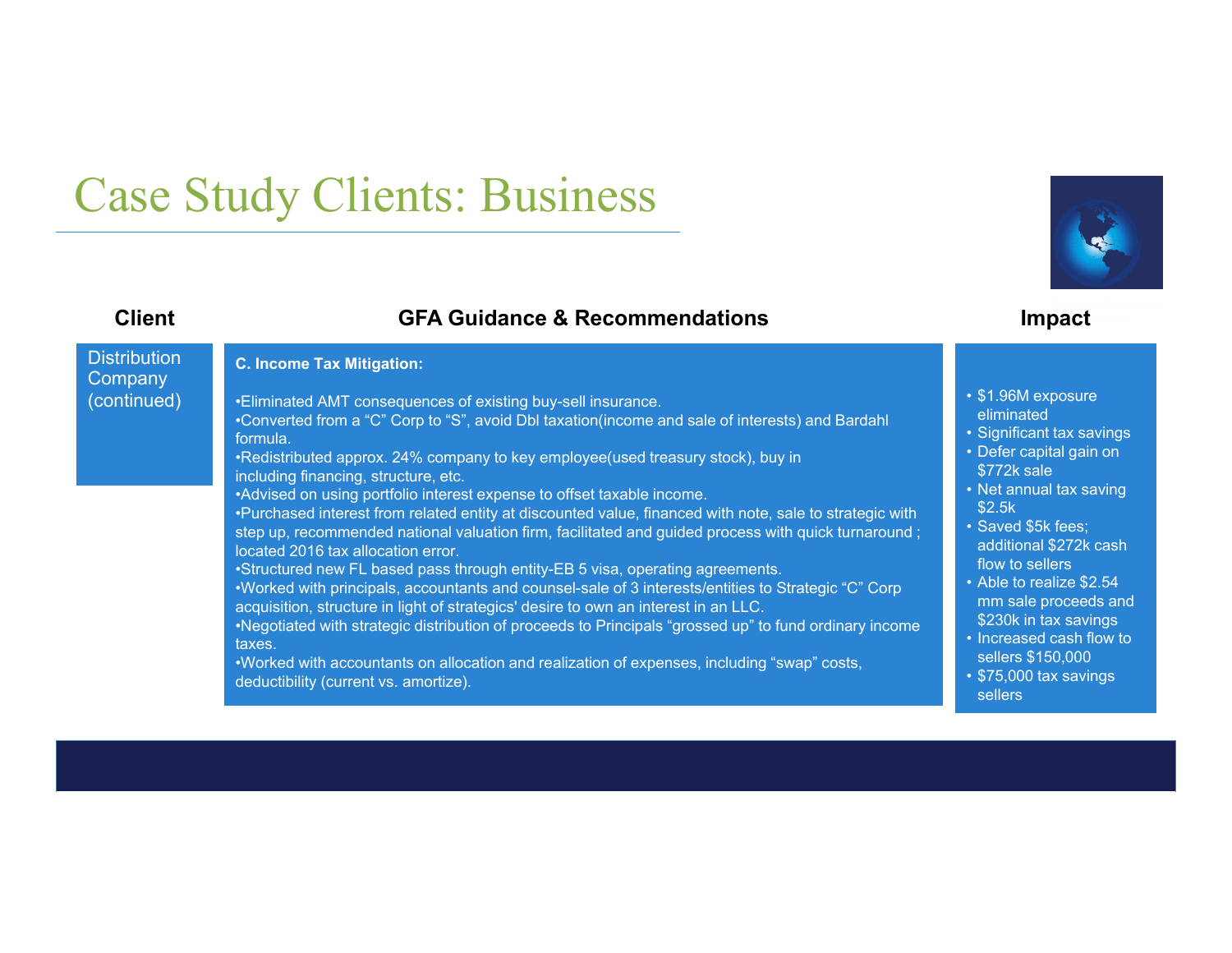# Case Study Clients: Business

# **Client GFA Guidance & Recommendations Impact**

**Distribution Company** 

(continued)

## **D. Tax and Cash Flow Analysis:**

•Developed forecasts for sale of varying interests, worked with accountants on actual tax payment funding.

•Considered alternative financing for equipment.

•Secured an additional \$1.0mm real estate funding from recommended lender.

### **E. Business Succession:**

 •Co-developed MOU for strategic investor, co-advised client on negotiations, secured additional six figures in funding, coordinated with bank who was simultaneously doing DD, etc. (kept the wheels on the bus).

•Recommended to counsel to take Master Buy Sell approach, advised on terms(drafting, implementation and funding) to cover various entities-"S", LLC, foreign, domestic, voting, nonvoting, governance, etc.

•Estimated enterprise value of various entities for planning purposes (sale, family wealth, 3rd party) •Recommended highly ranked national valuation firm, supported and expedited process •Coordinated educating, drafting ,modifying and executing various legal agreements, change of ownership buy-sell provisions, family wealth, compliance with governance and transfer restrictions.

### **F. Risk Management:**

•Complete third party review of E&O, D&O, building, product liability, other commercial risk. •Recommendations to enhance coverage, contract definitions, plug gaps, reduce costs even retaining existing carrier(new broker) etc.

- Secured additional
- \$272k cash flow(CF) • Potential \$450k additional CF (not covenant restricted)
- Additional \$1.0mm debt
- financing
- Reduced drafting and complexity
- Education
- \$5k savings
- Supported founder saving \$25k legal fees
- \$15k potential annual savings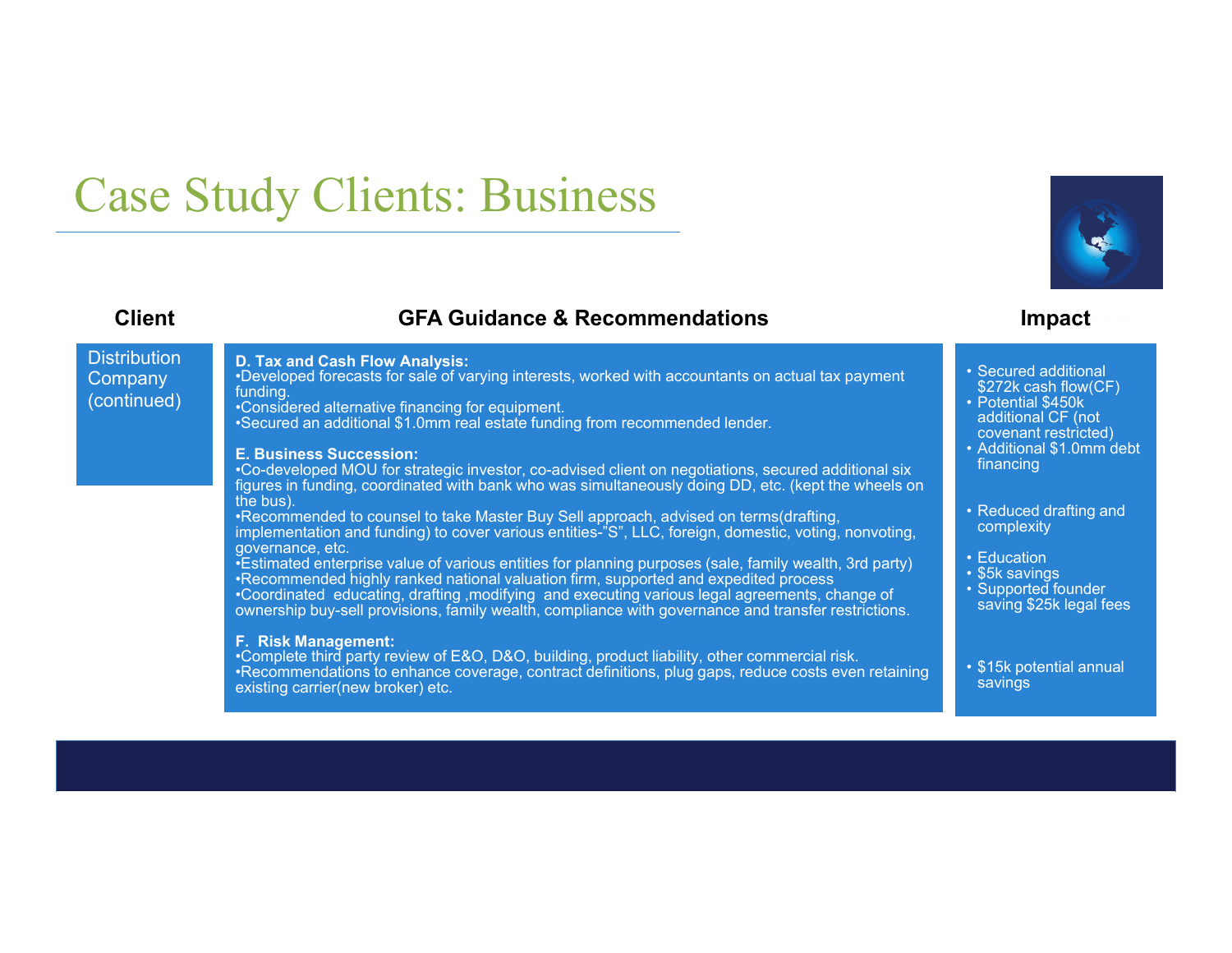# Case Study Clients: Personal

# **Client GFA Guidance & Recommendations Impact**



**II. PERSONAL** 

**A. Overall Goals and Objectives:**

•Defined family goals and objectives, integrated with **"Company Financial Blueprint"**.

•Responsible for understanding and articulating founders goals, communicating with spouse and children of a "blended" family.

•Integrated domicile issues of current wife (non-US) second marriage and separation agreement issues(some not addressed) income tax mitigation, family wealth planning, protecting family in event of death or disability and protecting assets against adverse events e.g. lawsuits, accidents, creditors, etc.).



 Integrated and Coordinated Analysis and Planning – **"Personal Financial Blueprint"**